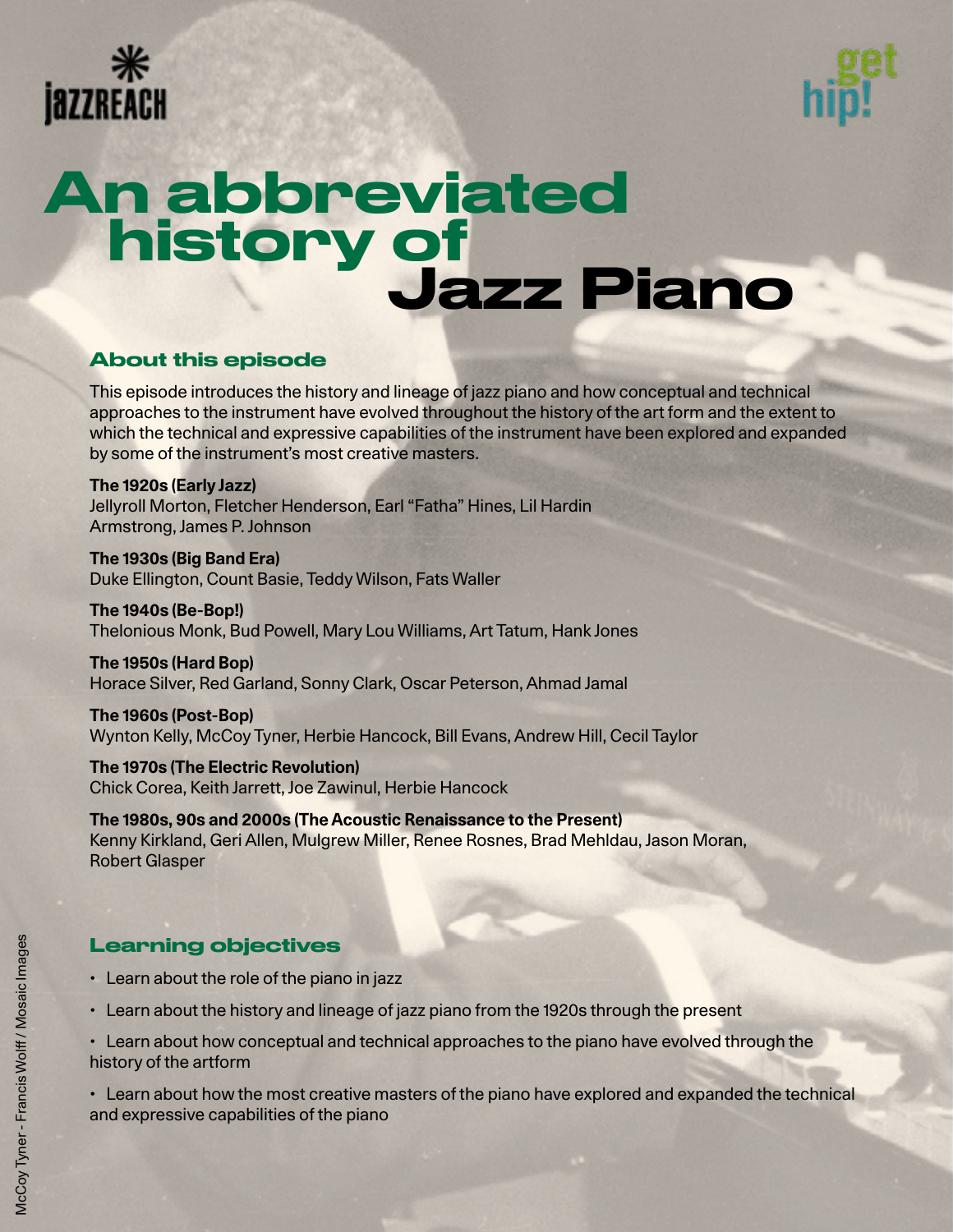



# Preparatory activities

# **Listen to the masters!**

Listen to examples of jazz pianists featured in the episode on the Audio Playlist which can be found on the episode homepage online at jazzreach.org.

# **Be on the lookout!**

Prompt the students to listen for the featured musicians discussing the following topics during the episode and/or assign different students to follow specific musicians as they watch the episode. (See the list of the musicians featured in this episode in the summary below.)

- What is the role of the piano in jazz?
- How have pianists contributed to the sound and evolution of the art form?

• How do featured musicians describe notable masters of the piano, or specific bands and albums throughout the eras that resonate with them?

# **Exploration questions/activities**

Below are brief synopses of the primary trailblazing pianists from the eras based on the unique perspectives of some of today's greatest practitioners of the instrument featured in the episode: Luis Perdomo, Helen Sung, Manuel Valera, and Miki Yamanaka. (Many of the musicians transcend multiple eras of the music – they are included below primarily in the order in which they appear in the episode.) Use these descriptions before, during, or after viewing the episode to reinforce the material!

# **Use the information below and from the episode to discuss the following:**

• What did you notice about how the piano styles changed through the different eras? How did they stay the same?

• Did the sound/style of a particular pianist or specific era appeal to you?

# THE 1920s – EARLY JAZZ

#### [Jelly Roll Morton](https://en.wikipedia.org/wiki/Jelly_Roll_Morton)

# **Defining Style and Characteristics:**

• His sound embodied the many musical influences found in New Orleans

- Played the styles of ragtime and jazz
- He was the first arranger for jazz music, notating sheet music for his compositions.

• Known for the distinctive riffs he played in his left hand.

 • His composition "Jelly Roll Blues", published in 1915, is one of the first published jazz compositions.

*The pianists after ragtime – it was an uneasy fit within the band because it was so dominant, it didn't really need the other instruments to play. When you listen to Jelly Roll Morton and those early recordings with his Hot Peppers, when he solos, everybody else just drops out because he's still playing a lot of the ragtime/stride stuff in his left hand, which includes the bass note.* – Helen Sung

# [Scott Joplin](https://en.wikipedia.org/wiki/Scott_Joplin)

# **Defining Style and Characteristics:**

- Perhaps the first jazz composer
- Known as the "father of ragtime piano".
- "Practicing Joplin's music gives you a foundation for the left hand." (Luis Perdomo).
- Wrote over 100 ragtime pieces, one ragtime ballet, and two operas.
- His composition "Maple Leaf Rag" became ragtime's most popular and most influential hit.

*Joplin said that his style came about because his music was slower than the other pianists. . . . And, it (his music) was a bridge between classical music and jazz.* – Manuel Valera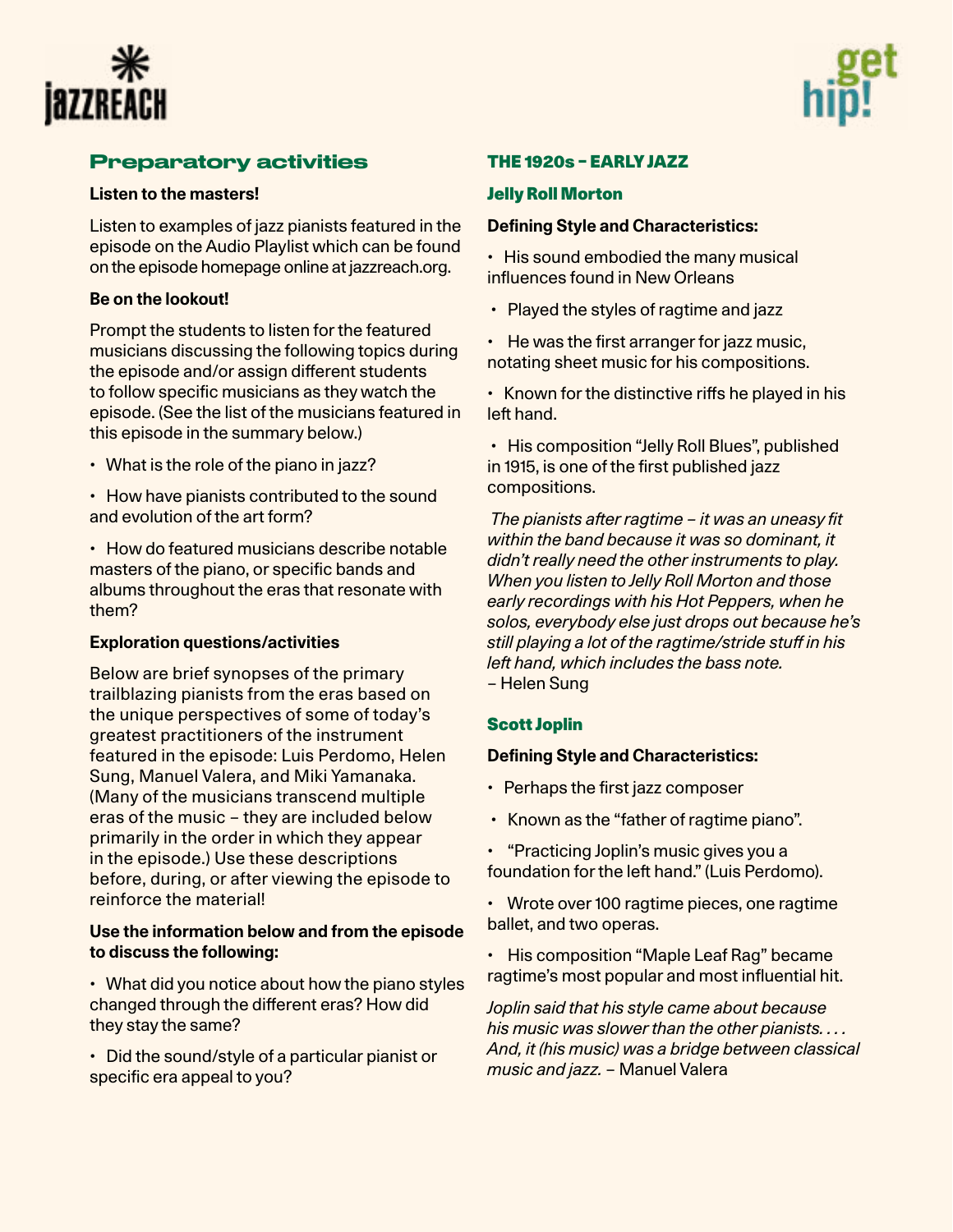



# [Earl "Fatha" Hines](https://en.wikipedia.org/wiki/Earl_Hines)

# **Defining Style and Characteristics:**

• "The style of the modern piano came from Earl Hines" (Dizzy Gillespie)

• Transitioned the piano away from the timekeeper role by playing horn-like single note lines rather than syncopated chords.

• Hines' Orchestra featured young Dizzy Gillespie and Charlie Parker.

• Performed alongside and recorded with Louis Armstrong.

• His playing style was a gateway to bebop.

*Some people think that he is the foundation of all modern jazz piano.* – Helen Sung

# THE 1930s – BIG BAND ERA

# [Teddy Wilson](https://en.wikipedia.org/wiki/Teddy_Wilson)

# **Defining Style and Characteristics:**

- Known as the definitive swing pianist.
- Performed and recorded with Louis

Armstrong, Lena Horne, Benny Goodman, Billie Holiday, Ella Fitzgerald and many more.

• Among his contributions to the evolution of jazz piano was giving the bass part to the bass players, freeing up the pianist to explore comping.

• Featured vocalist Billie Holiday on his 1949 recording Teddy Wilson Featuring Billie Holiday

 *"He had beautiful technique and expanded what the pianist does making the piano into a more soloistic instrument."* – Helen Sung

# [Duke Ellington](https://en.wikipedia.org/wiki/Duke_Ellington)

# **Defining Style and Characteristics:**

• Was the leader of the Duke Ellington Orchestra from 1923 – 1974.

• Known to be one of the most significant composers within jazz.

• Ellington wrote or collaborated on over 1000 compositions, many of which became popular pieces (i.e "Mood Indigo" and "It Don't Mean a Thing (If It Ain't Got That Swing)")

• Well-known for his orchestra's recurring performances at the Cotton Club in Harlem, NYC.

*"The orchestra/big band was his instrument. And his playing was really perfect for the way he wrote for the orchestra. It's very subtle and very sparse."* – Manuel Valera

# [Count Basie](https://en.wikipedia.org/wiki/Count_Basie)

# **Defining Style and Characteristics:**

• Basie was a pianist, organist, bandleader and composer.

• Formed the Count Basie Orchestra in 1935 and led the group for almost 50 years.

• His orchestra featured renowned players such as saxophonist Lester Young, guitarist Freddie Green and trumpeter Harry "Sweets" Edison.

• Considered an innovator as a bandleader, arranger and composer.

*"He's known for his witty statements in conversation with the big band. Waiting for his moment to play - in the spaces when the orchestra "lays out" (stops playing) - had the effect of making a bigger impression with the piano, drawing your attention, and making you listen more closely. He was also known for his witty statements in conversation with the big band"* – Helen Sung

# [Fats Waller](https://en.wikipedia.org/wiki/Fats_Waller)

# **Defining Style and Characteristics:**

• Waller was a jazz pianist, organist, composer, violinist, singer and comic.

- An innovator of the Harlem stride style.
- Composed such hits as "Ain't Misbehavin" and "Honeysuckle Rose".
- His sound was joyful and he had the ability to make his playing seem effortless.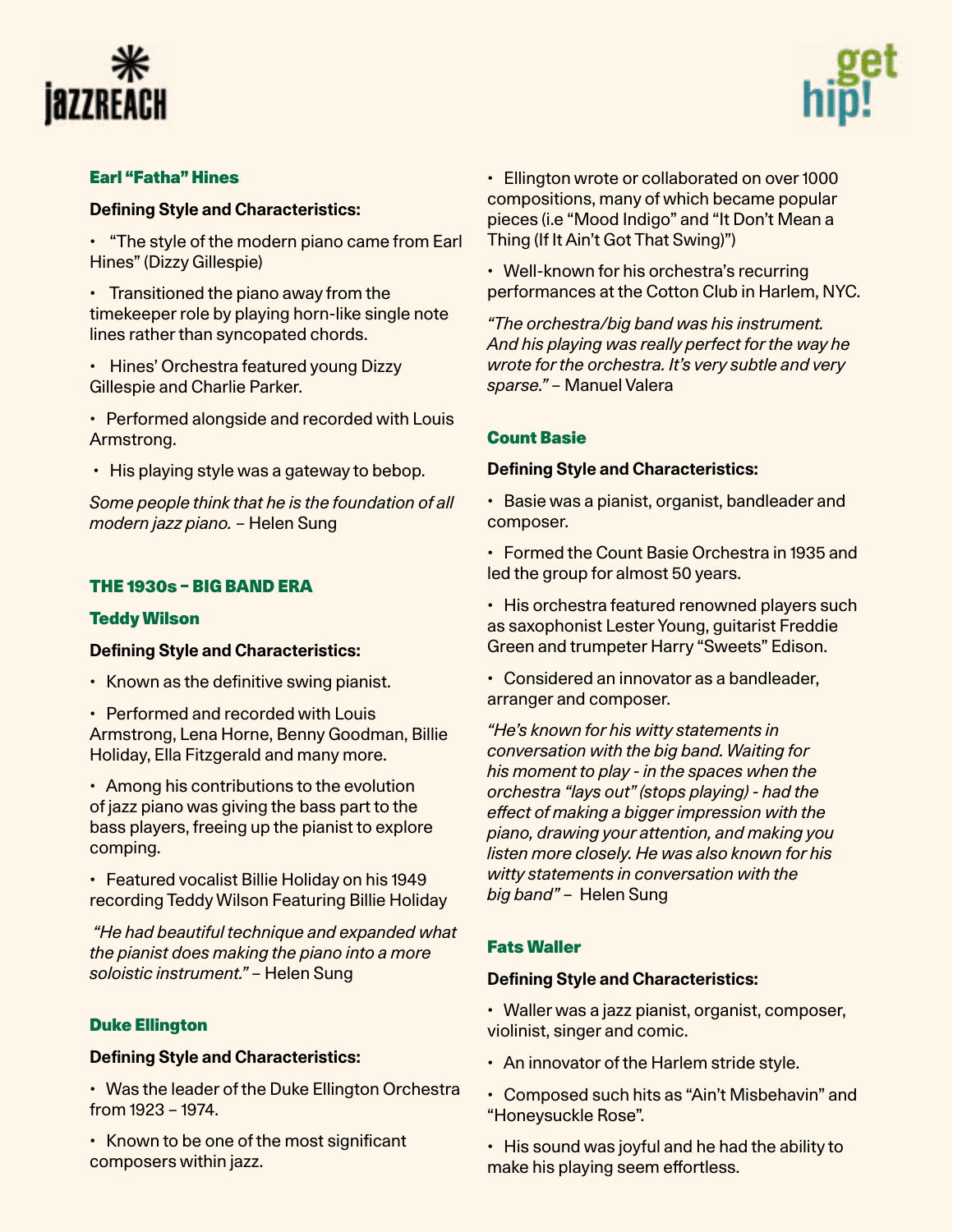



• Became one of the most popular performers of his era, frequently touring internationally.

*"When you go to play those same notes that he played, some of those transcriptions, there's some stuff that you have to practice for months to actually sound half as natural as the way he was making it sound. . . . You put on a recording of Fats Waller and right away you start smiling."*  – Luis Perdomo

# THE 1940s – BE-BOP

# [Bud Powell](https://en.wikipedia.org/wiki/Bud_Powell)

# **Defining Style and Characteristics:**

- An innovator of bebop piano.
- Thelonious Monk was Powell's biggest mentor.
- Recorded alongside Charlie Parker, Art Blakey, Dexter Gordon, and many others.

• Known for his signature comping style with jagged left-hand voices meeting bebop lines in his right hand.

*"There was only one guy who used to intimidate Bird [Charlie Parker], and that was Bud Powell."*  **–** Luis Perdomo

# [Art Tatum](https://en.wikipedia.org/wiki/Art_Tatum)

#### **Defining Style and Characteristics:**

• His technical facility on piano is regarded as perhaps the best in jazz history.

• Tatum extended the vocabulary of jazz piano beyond his early stride influences and introduced reharmonization and bitonality.

• "He is considered The Jazz Pianist. In my view, there's Art Tatum, and then from there comes everybody else." (Luis Perdomo)

• Influenced and imitated by many pianists and artists who played other instruments.

 *"Art Tatum is the pianist that puts all pianists to shame. If you feel like you're really sounding good, put some Art Tatum on and you'll be like, 'alright, back to the shed.'"* – Manuel Valera

# [Mary Lou Williams](https://en.wikipedia.org/wiki/Mary_Lou_Williams)

#### **Defining Style and Characteristics:**

• Williams wrote hundreds of compositions, and arranged and recorded over 100 records.

• Williams was a friend and mentor to Thelonious Monk, Charlie Parker, Miles Davis, Tadd Dameron, Budd Powell and more.

• Adapted and changed throughout each era of jazz both in her compositions and her improvisation.

• Known as the "first lady of the jazz keyboard"

 *"She's got the groove!"* – Miki Yamanaka

#### [Thelonious Monk](https://en.wikipedia.org/wiki/Thelonious_Monk)

#### **Defining Style and Characteristics:**

• Had a unique improvisational style, making his sound unmistakable.

• His compositions often featured dissonances and angular melodic twists.

- Composed such classic compositions as "Round Midnight", "Straight No Chaser", and "Blue Monk".
- Well-known to have a distinctive look, including suits, eccentric hats, and sunglasses.

• Was idiosyncratic in nature, and would sometimes dance on the bandstand while the rest of the ensemble was playing.

*Thelonious Monk was a creative and unique composer and pianist who, as Miki Yamanaka described, "doesn't sound like anybody else. If you listen to him you know who he is."* His rhythms *were surprising and dazzling, his composed melodies had unusual leaps, and, as Manuel Valera described, his style "was super peculiar because he improvises over the melody as well as the harmony, whereas the others were improvising mostly over the harmony."*

*"Thelonious Monk's rhythms were really really strong. To the point that he could play what you call a wrong note, but if you play with the right rhythms, it will make it sound good."*– Luis Perdomo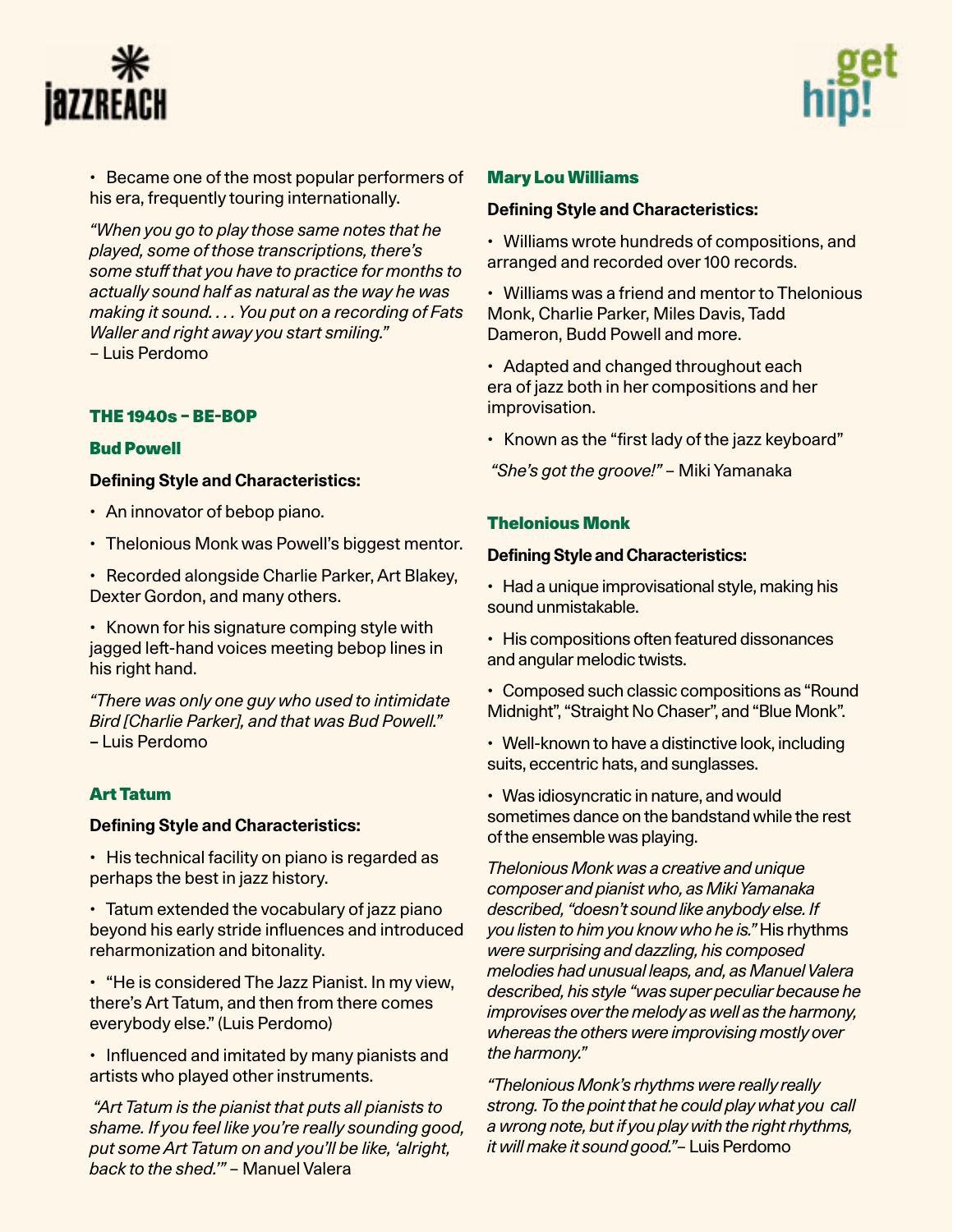



# THE 1950s – HARD BOP!

# [Ahmad Jamal](https://en.wikipedia.org/wiki/Ahmad_Jamal)

# **Defining Style and Characteristics:**

• Jamal has been one of the most successful jazz trio band leaders for nearly six decades.

• Well-known for his lightness of touch, and use of space within his improvisation and statement of melodies.

• Introduced new concepts in trio arranging, including an extensive use of vamps.

• Influential Jamal albums include "At the Pershing: But Not For Me", "Poinciana", and many more.

*"He had a very strong idea of what he wanted his band to sound like. He brought the arrangement and the band followed suit. . . . When I hear (his) trio, I hear the arrangement. To me that's the star. . . . His approach to the art of trio playing has classical concepts in his arranging. Really well thought out, vey musical"* – Helen Sung

# [Oscar Peterson](https://en.wikipedia.org/wiki/Oscar_Peterson)

# **Defining Style and Characteristics:**

• Called the "Maharaja of the keyboard" by Duke **Ellington** 

• Released over 200 recordings and won seven Grammy awards.

• Well-known for the powerful command of his trio, Peterson also performed in a duo context alongside such notable players as Joe Pass, Sam Jones and Herbie Hancock.

• Known as "The king of inside swing."

*The way that he can play the piano, so fast and so tingly, yet so powerful at the same time.*

– Miki Yamanaka

# [Red Garland](https://en.wikipedia.org/wiki/Red_Garland)

# **Defining Style and Characteristics:**

• Popularized the block chord style of piano playing.

• Was a member of Miles Davis' first great quintet.

• Had a clear touch and an amazing feel in the right hand

• Performed and recorded alongside John Coltrane, Curtis Fuller, Jackie McLean and many more.

*"I used to listen to Red Garland a lot because he just eases my heart because I'm a really excited person all of the time. . . . I think the contribution that he made to the development of jazz is that it is okay to be simple.'"* – Miki Yamanaka

# [Bobby Timmons](https://en.wikipedia.org/wiki/Bobby_Timmons)

#### **Defining Style and Characteristics:**

• Is most associated with the soul jazz style that he helped initiate.

• Was a member of Art Blakey's Jazz Messengers

• Played extensively with Cannonball Adderley's band

• Composed such acclaimed compositions as "Moanin'", and "Dat Dere".

• Much like Red Garland, Timmons used the block chords style.

*"He was awesome. His little tiny arrangements of all of those standards and he wrote a bunch of (his own) tunes. He did such a great part to creating the arranged sound of the piano trio that still exists now."* – Miki Yamanaka

# [Horace Silver](https://en.wikipedia.org/wiki/Horace_Silver)

# **Defining Style and Characteristics:**

- One of the largest influences of the hard bop style
- Co-led Art Blakey's Jazz Messengers until 1956

• He was known for his style of comping using the left hand to give an extra push to the rhythm section

• [He said] "so much with less notes than other pianists." (Luis Perdomo)

• Compositions such as "Nica's Dream",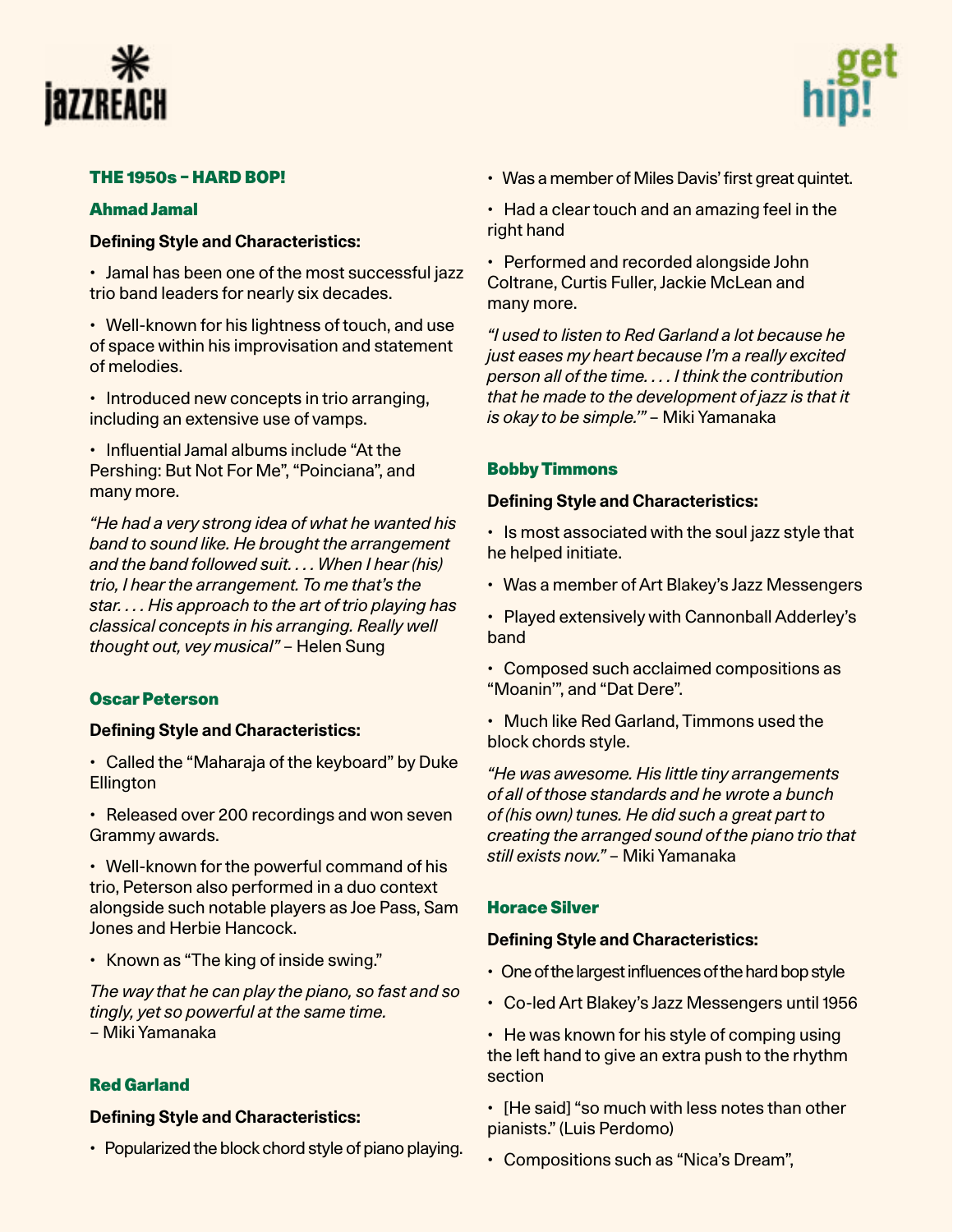



"Doodlin'", and "Peace" became jazz standards.

*"I wouldn't call it a chord, but there's like a little rumble that he would do in the lower part of the piano with his hand. It wasn't even a chord, . . . it sounded like a drum."* – Luis Perdomo

# THE 1960s – POST-BOP!

# [Wynton Kelly](https://en.wikipedia.org/wiki/Wynton_Kelly)

# **Defining Style and Characteristics:**

• Known for his blues-based playing and his singular approach to swing.

• Rose to prominence as the pianist for Dinah Washington and later for Dizzy Gillespie.

• Performed and recorded with such artists as Cannonball Adderley, John Coltrane, Wes Montgomery and Sonny Rollins.

• Kelly attracted attention as part of Miles Davis' band in 1959, appearing on Davis' acclaimed album "Kind of Blue".

 His playing was swinging and focused, with a bluesy, down-to-earth feeling. He played in the middle of the beat, rather than behind the beat, which gave his style a more relaxed feel.

*"The way he listened to other people, the way he accompanies, it's just such a high level of music making."* – Miki Yamanaka

# **[McCoy Tyner](https://en.wikipedia.org/wiki/McCoy_Tyner)**

#### **Defining Style and Characteristics:**

• Known for his prodigious technique, playing rapid pentatonics and fifths at the bottom part of the piano.

• Perhaps best known for his work in the John Coltrane Quartet from 1960 - 1965.

• Tyner's releases as a bandleader include such hits as Inception, The Real McCoy, and Time For Tyner.

• Tyner is revered as one of the most influential pianists of his decade and is widely imitated.

His style "opened up a lot of people's ears." *(Miki Yamanaka)*

*"He created something new. I would trace: Ellington, Monk, McCoy Tyner."* – Helen Sung

# [Bill Evans](https://en.wikipedia.org/wiki/Bill_Evans)

#### **Defining Style and Characteristics:**

• Known for his tender touch, innovative harmonies and his stunning, and deliberate, use of space.

• Evans rose to prominence as a member of Miles Davis' sextet, and was featured in Davis' Kind of Blue

• He is most associated with his legendary trio featuring bassist Scott LaFaro and drummer Paul Motian,

• His Sunday at the Village Vanguard is considered one of the quintessential trio album releases.

• Many Evans compositions became jazz standards including "Waltz For Debby" and "Nardis".

# [Andrew Hill](https://en.wikipedia.org/wiki/Andrew_Hill_(jazz_musician))

#### **Defining Style and Characteristics:**

• Hill recorded for Blue Note Records for nearly a decade, creating a dozen albums

• He rose to prominence as an accompanist for Dinah Washington, and then with Roland Kirk's quartet.

• Hill's albums featured such post-bop greats as Joe Chambers, Eric Dolphy, Bobby Hutcherson, and Freddie Hubbard.

• Hill's style was marked by a unique approach to rhythm and phrasing

*"The way he sees rhythm and the way he plays over his tunes, it's actually really hard to do. It's very detail oriented. But not in the standard by any way. Sort of like Monk."* – Manuel Valera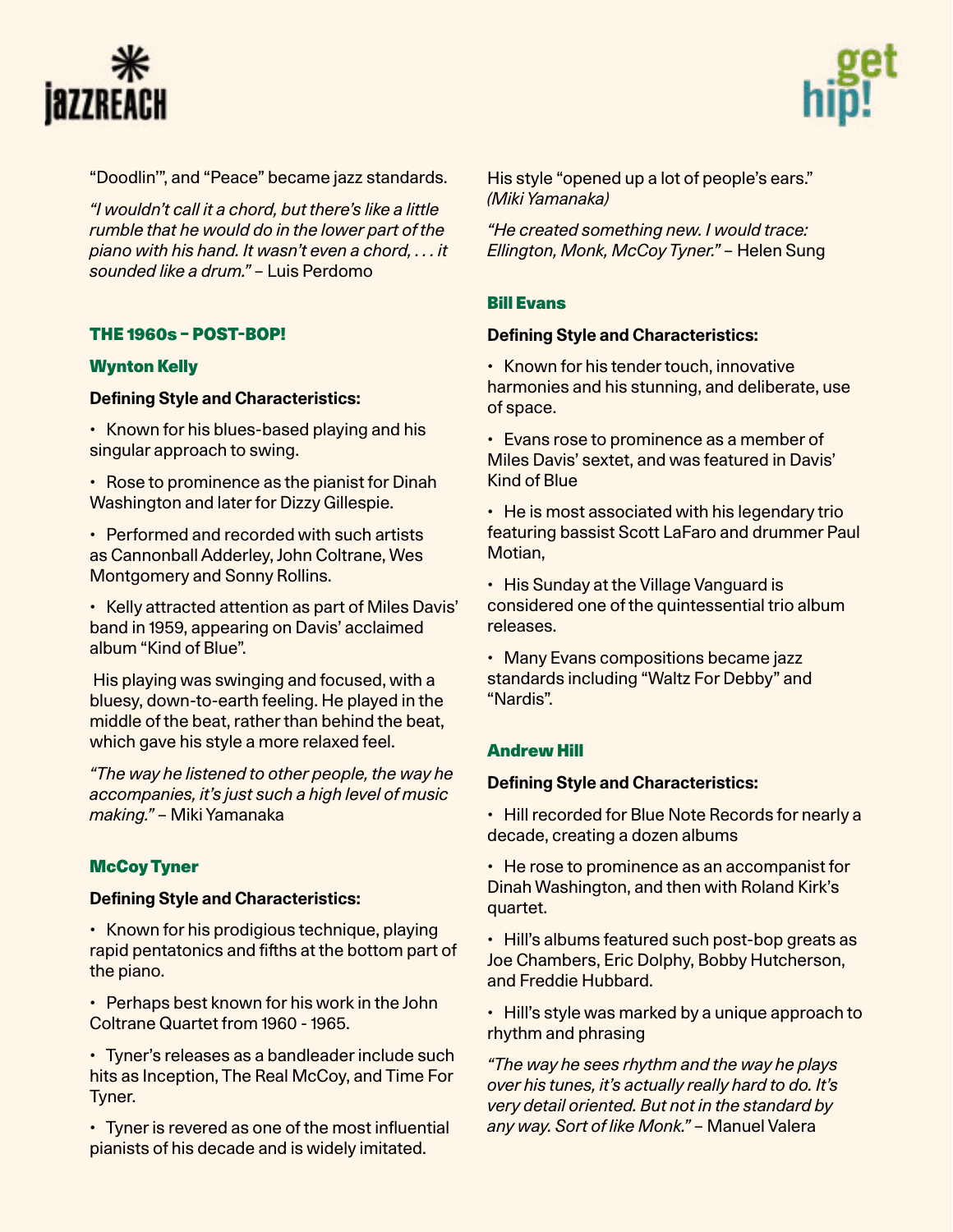



# [Cecil Taylor](https://en.wikipedia.org/wiki/Cecil_Taylor)

# **Defining Style and Characteristics:**

- Taylor was a pioneer of the free jazz movement.
- He had an energetic, physical approach to performance, resulting in complex improvisation.
- One of the first to introduce tonal clusters and intricate polyrhythms into the jazz language.
- Had a stunning degree of intention and precision within music that was very eccentric in nature, and at times seemed frenetic.
- He was a virtuoso pianist and transcribing his music, as described by Luis Perdomo, reveals that "he's actually hitting the same notes over and over. It's not random. He's actually really really playing certain notes."
- *"To some degree Cecil Taylor is kind of like Jackson Pollack. Same era. Jackson Pollock used unorthodox techniques. So did Cecil Taylor. . . . He was possibly the most famous avant garde pianist."* – Manuel Valera

# THE 1970s – THE ELECTRIC REVOLUTION

# [Herbie Hancock](https://en.wikipedia.org/wiki/Herbie_Hancock)

# **Defining Style and Characteristics:**

- Well-known for his wide harmonic palate and laid back feel.
- Started his career performing with Donald Byrd and then joined the Miles Davis Quintet.
- One of the first to incorporate the use of synthesizers into jazz music
- His album Headhunters is one of the most influential jazz-funk albums of all time.
- Many Hancock compositions including "Cantaloupe Island", "Watermelon Man", and "Maiden Voyage" have become jazz standards.
- His playing was unexpected, had a wide harmonic palate, and a bouncy, laid-back feel,

He was interested in technology and eventually embraced the use of the Fender Rhodes piano (which he didn't like at first) and made some of his biggest hits and recordings on the instrument.

*"He was a once-in-a-universe pianist."*  – Helen Sung

# [Chick Corea](https://en.wikipedia.org/wiki/Chick_Corea)

# **Defining Style and Characteristics:**

- Was a member of the Miles Davis Quintet in the late 1960s.
- Incorporated synthesizers, and a Latininfluence to his performance and compositions.
- His album Now He Sings, Now He Sobs is considered one of the most influential trio recordings of all time.
- In the 1970's, he formed his groundbreaking jazz fusion ensemble Return to Forever.
- His compositions "Spain", "500 Miles High", and "Windows", among many others, are considered jazz standards.
- He is known for his tune-based compositions and his amazing sense of timing. As described by Luis Perdomo, "It's almost perfect music."
- *"He was like a child in the best sense of the word. So open. So curious."* – Helen Sung

# [Keith Jarrett](https://en.wikipedia.org/wiki/Keith_Jarrett)

# **Defining Style and Characteristics:**

- Began his career playing in Art Blakey's New Jazz Messengers
- Jarrett went on to perform with Charles Lloyd and with Miles Davis.
- Jarrett brings a harmonic depth and intensity to his solo playing and ensemble playing.
- His improvisation draws from other traditions including Western classical music, gospel, blues, and ethnic folk music,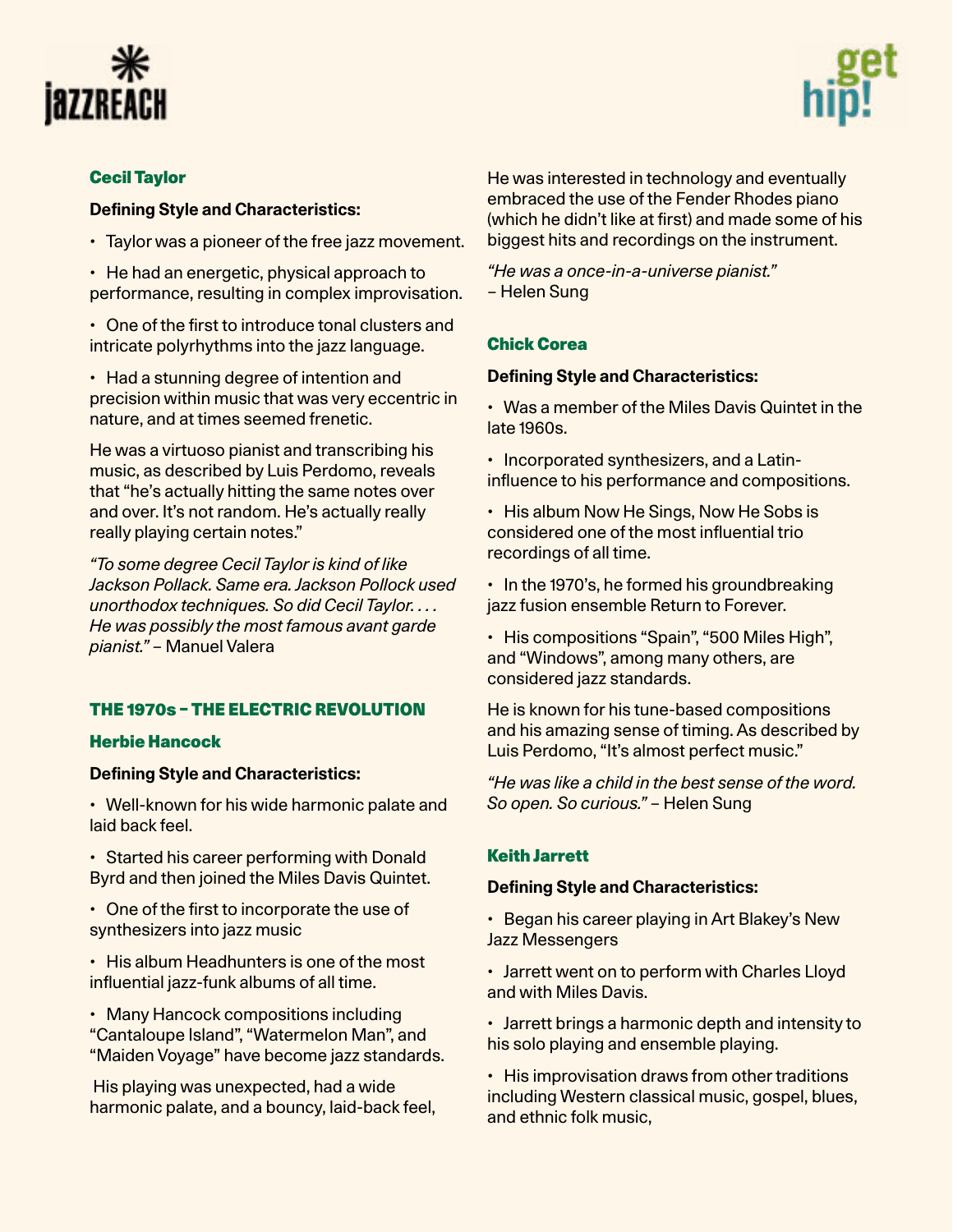



• His album The Koln Concert became the bestselling piano recording in history.

*"He was a person who seemed out of his time to me - the way he lived life and the way his personality is. More of a recluse. I think the person is part of the music."* – Helen Sung

# [Joe Zawinul](https://en.wikipedia.org/wiki/Joe_Zawinul) **and** [Weather Report](https://en.wikipedia.org/wiki/Weather_Report)

# **Defining Style and Characteristics:**

• Zawinul first came to prominence playing with saxophonist Cannonball Adderley

• He went on to play with Miles Davis, and to become one of the creators of jazz fusion

• Co-founder of Weather Report, a jazz fusion band initially including saxophonist Wayne Shorter and bassist Mirslav Vitous.

• Other prominent members at various points included Jaco Pastorius, Peter Erskine and Alex Acuna.

*"It's like a mini, big band. The way he orchestrates different sounds he wants to put in his music. Stuff coming out of Africa, coming out of Middle Eastern music."* – Luis Perdomo

# [Herbie Hancock and The Headhunters](https://en.wikipedia.org/wiki/The_Headhunters)

#### **Defining Style and Characteristics:**

- Herbie Hancock formed The Headhunters in 1973
- The Headhunters fused jazz, funk and rock, creating a dynamic sound that captivated audiences.

• The group featured Hancock on keyboards, Bennie Maupin on saxophone and clarinet, Harvey Mason on drums, Paul Jackson on bass and Bill Summers on percussion.

*"It has very delicate and intricate harmonies. It seemed like a more visceral type of music coming straight out of funk, and just grooving." – Manuel Valera*

# THE 1980s, 1990s AND 2000s – THE ACOUSTIC RENAISSANCE TO THE PRESENT

#### [Kenny Kirkland](https://en.wikipedia.org/wiki/Kenny_Kirkland)

#### **Defining Style and Characteristics:**

• Kirkland was an adventurous player who started as a classical pianist

• Kirkland began his career performing with bassist Miroslav Vitous.

• Kirkland began his long association with Wynton Marsalis in 1980, when the pair recorded Marsalis' self-titled debut album.

• Kirkland released his debut album Kenny Kirkland in 1991

*"It's not just about his technique. He's got something that grabs people's attention."* – Miki Yamanaka

#### [Mulgrew Miller](https://en.wikipedia.org/wiki/Mulgrew_Miller)

#### **Defining Style and Characteristics:**

- Notable jazz pianist, composer and educator
- Was a member of the Duke Ellington Orchestra, and the Jazz Messengers
- Accompanied vocalist Betty Carter, and also had stints with Woody Shaw.
- Miller was the pianist for Tony Williams' Quintet
- He was one of the best composers of the era, who wrote many great songs and was a huge influence on others.

*"Mulgrew's playing is out of this world. He seemed to have a more classic, straight-ahead sound. Masterful accompanist. Amazing soloist. He seemed like he had an old soul."* – Manuel Valera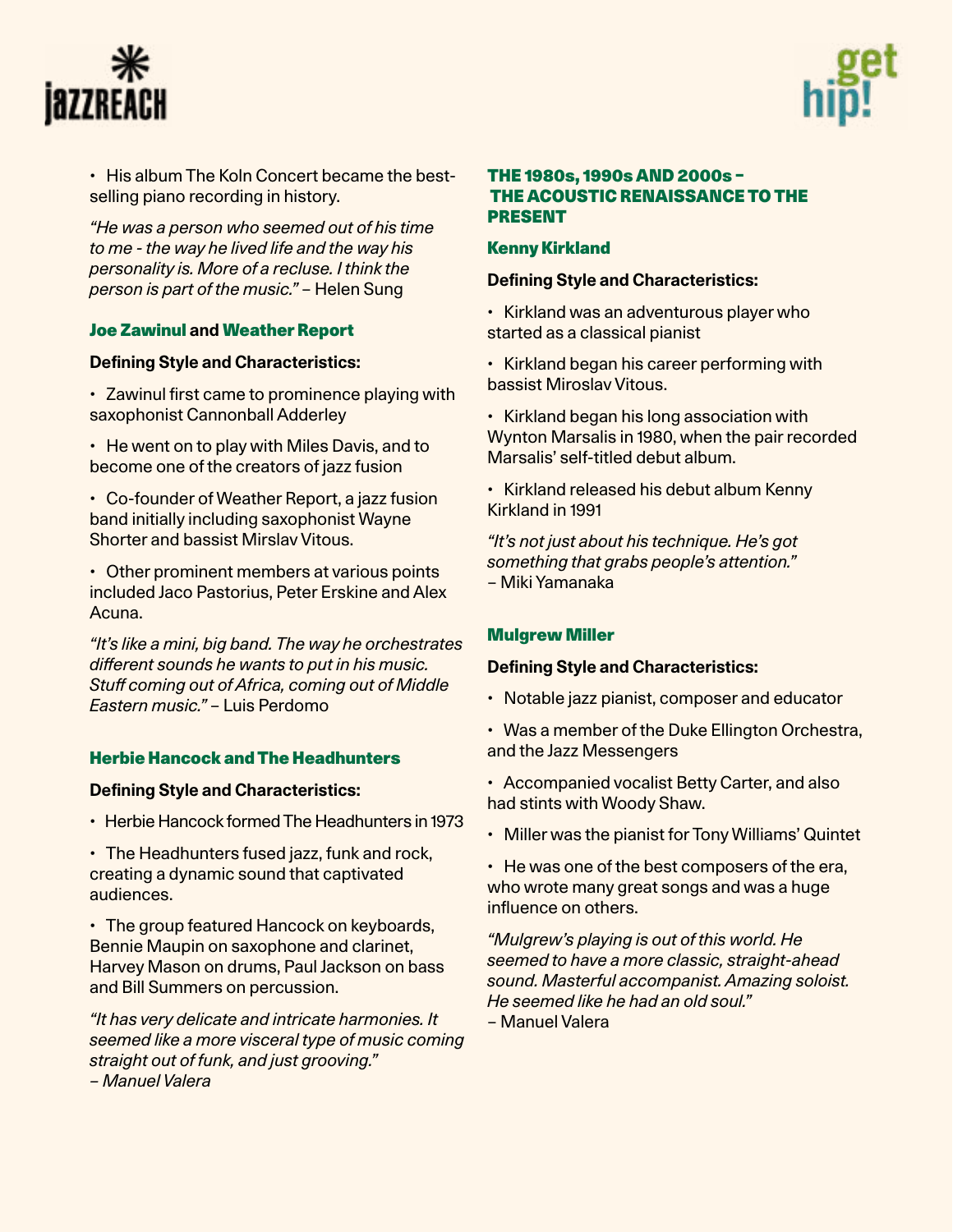



# [Geri Allen](https://en.wikipedia.org/wiki/Geri_Allen)

# **Defining Style and Characteristics:**

• An acclaimed jazz pianist, composer and educator.

• Allen's recording debut came in 1984 with her album The Printmakers.

• Allen recorded two albums with the legendary Ornette Coleman.

• The artist composed "For the Healing of the Nations" in 2006, a suite written in tribute to the victims and survivors of the September 11th attacks

• Allen became an associate professor of music at the University of Pittsburgh.

*"She was so capable. On top of her great sense of musicality, it's just really fun to listen to her music."* – Miki Yamanaka

#### [Brad Mehldau](https://en.wikipedia.org/wiki/Brad_Mehldau)

# **Defining Style and Characteristics:**

• Mehldau toured and recorded while still a student at the New School NYC.

• The pianist was a member of Joshua Redman's Quartet with bassist Christian McBride and drummer Brian Blade.

• Mehldau's piano trio featured bassist Larry Grenadier and drummer Jorge Rossy

• Mehldau incorporates elements of rock music into his post-bop jazz sound.

• The pianist is known for his beautiful control and incredible virtuosity.

*"He intimidates other pianists by his virtuosity. And what's up with that left hand? The two handed, two lines going at the same time. . . . That's another thing that made him amazing – he's coming out of the Be-Bop thing, but he was able to morph it into something new and fresh."* – Manuel Valera

#### [Robert Glasper](https://en.wikipedia.org/wiki/Robert_Glasper)

#### **Defining Style and Characteristics:**

• A pianist, record producer, songwriter and arranger.

• Glasper's early trio work featured Damion Reid on drums and either Bob Hurst or Vicente Archer on bass.

• Glasper's playing incorporates neo-soul and hip-hop influences.

• The artist's seminal album Black Radio featured a lineup of neo-soul and hip-hop artists including Lupe Fiasco, Bilal, Erykah Badu and Mos Def.

• In 2016, Glasper received attention for his prominent role on Kendrick Lamar's To Pimp a Butterfly.

 *"Before, people would just play their music the way it is, throw a rapper or a DJ on top of it. People like Robert Glasper really mix it together."* – Luis Perdomo

# Further exploration

Have your students choose an era and/ or musician from the episode and conduct research to create a written, oral, or multimedia presentation, including an explanation of why they chose this particular era or artist. They can discuss innovations of the era or by the musician and/or focus on the historical/social/ political/cultural context of the time.

#### **Here are some possible areas of focus**:

**• Choose a musician and conduct research about their personal journey with jazz, their main contributions to jazz history, the characteristics of their style, who their influences were and/or who they influenced.**

**• Provide an overview of one of the eras and look at how music is influenced by the historical, social, political, and/or cultural context of that time.**